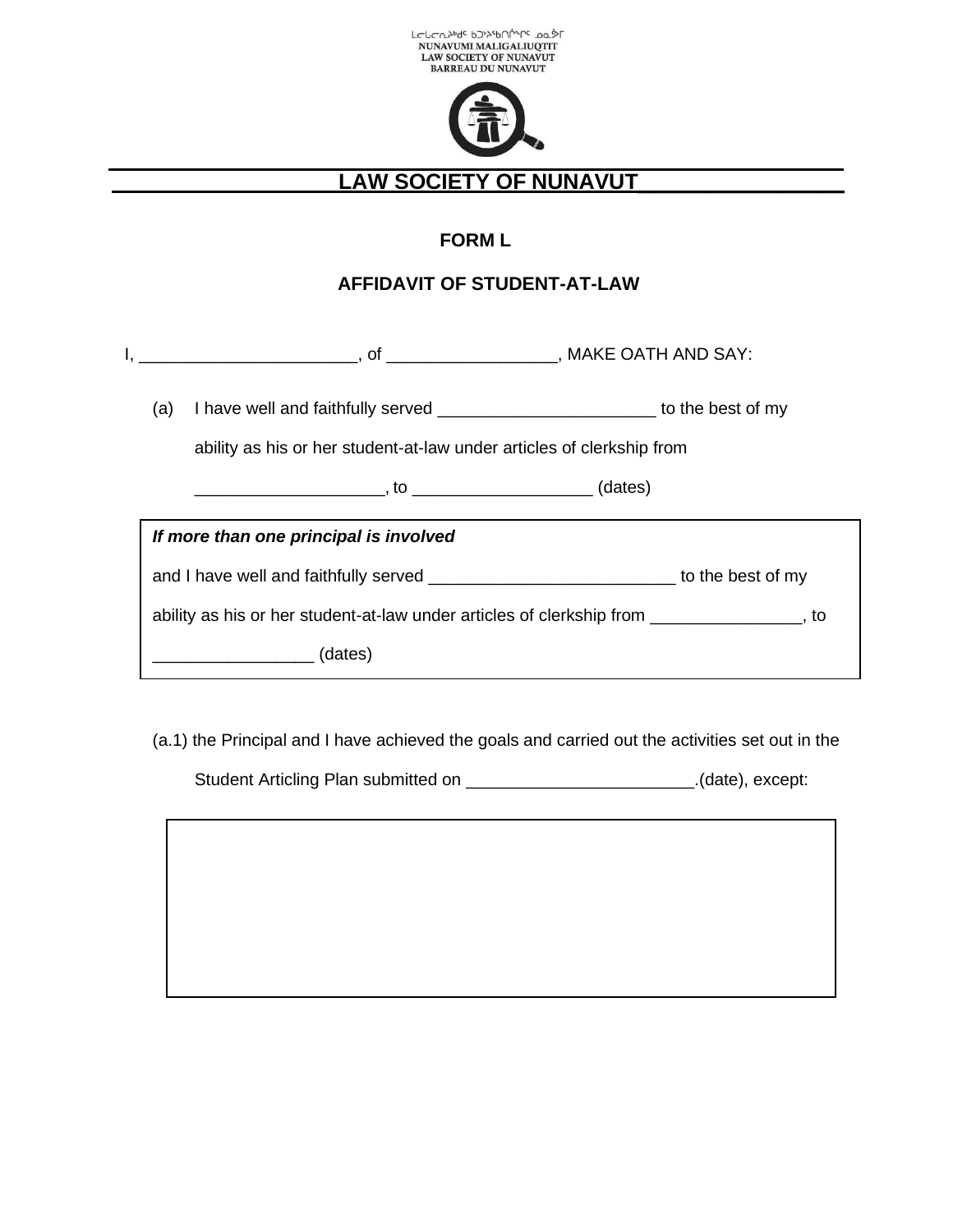(b) during the term of my articles of clerkship I have not engaged in any other profession or employment except:

(c) I have not at any time during the term of the articles of clerkship been absent

from service to me without my permission except:

Sworn before me at ……………………,………………

this …………… day of........................., 20…

…………………………………………… ……………………………………………

Commissioner for Oaths, Notary Public or (Deponent's Signature)

## other authorized person

NB. IF THIS DOCUMENT IS EXECUTED OUTSIDE OF NUNAVUT, IT MUST BE SWORN BEFORE A NOTARY PUBLIC UNDER SEAL, A PERSON AUTHORIZED UNDER THE LAWS OF QUEBEC TO ADMINISTER OATHS IN THAT PROVINCE, OR ANY OTHER PERSON ENUMERATED IN SECTION 67 OF NUNAVUT'S EVIDENCE ACT.

IF EXECUTED WITHIN NUNAVUT, IT CAN BE WITNESSED BY EITHER A NOTARY PUBLIC OR A COMMISSIONER OF OATHS.